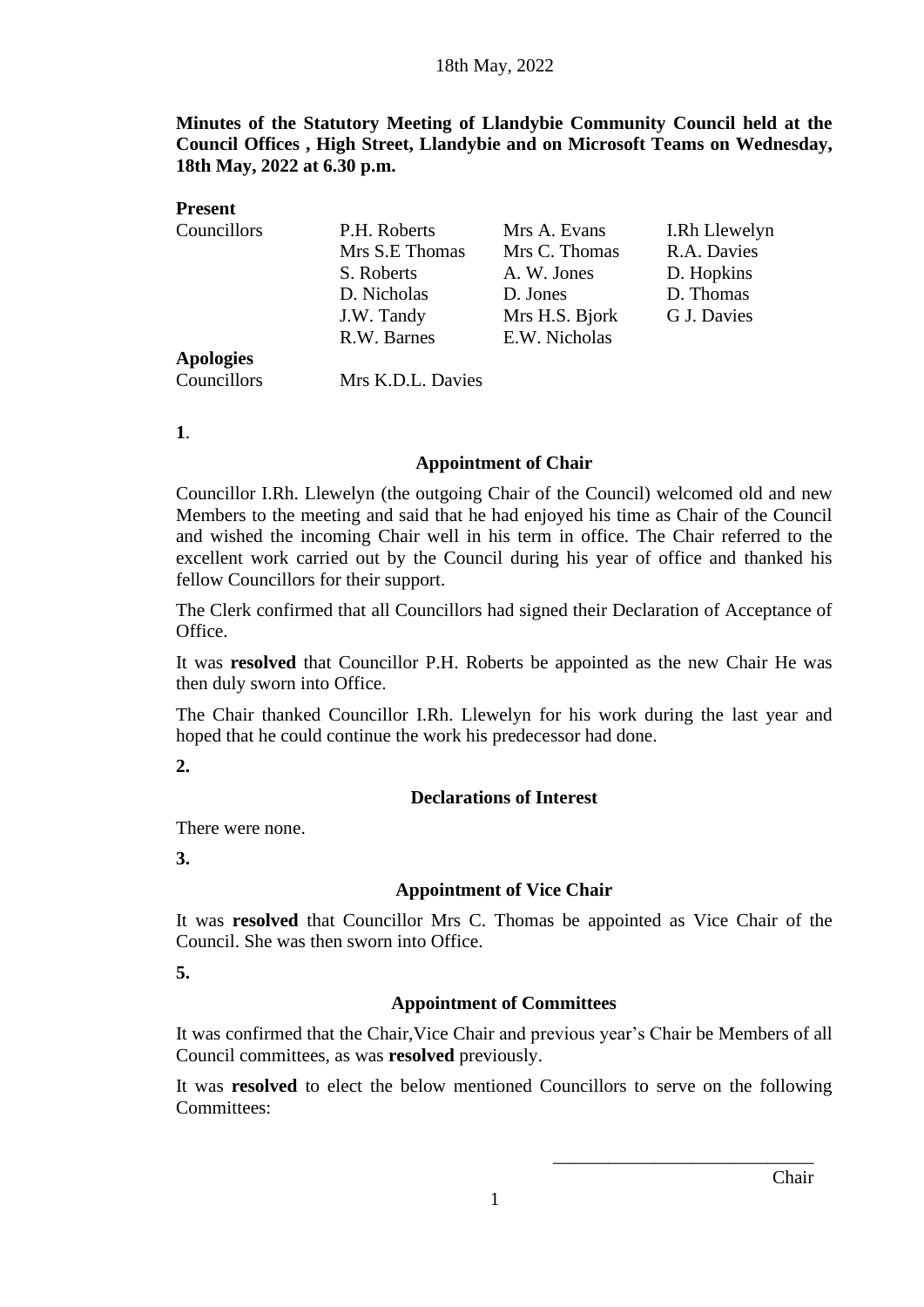### **Finance Committee**

Llandybie: R.A. Davies and D. Hopkins Saron: Mrs C Thomas and Mrs K.D.L. Davies Penygroes: D. Thomas and J. W. Tandy Heolddu: I. Rh. Llewelyn

#### **Planning Committee**

Llandybie: E. W. Nicholas and S. Roberts Saron: Mrs K.D.L Davies and Mrs A.J. Evans Penygroes: R.W. Barnes Heolddu: As Councillor I. Rh. Llewelyn was employed at the Planning Department of the County Council it was **resolved** to co-opt Councillor Mrs H.S. Bjork on to the committee.

### **Rights of Way Committee**

Llandybie: D. Nicholas and E.W. Nicholas Saron: Mrs C Thomas and Mrs A.J. Evans Penygroes: J.W. Tandy Heolddu: I. Rh. Llewelyn

### **Community Development Committee**

Llandybie: E.W. Nicholas and D. Hopkins Saron: Mrs C. Thomas and G.J. Davies Penygroes: Mrs S.E.Thomas and R.W Barnes Heolddu: I. Rh. Llewelyn

### **Policy Committee**

Llandybie: D. Hopkins Saron: Mrs A.J. Evans Penygroes: P. H. Roberts Heolddu: I. Rh. Llewelyn

### **Committee to raise the profile of the Council**

Llandybie: D. Nicholas and A. W. Jones Saron: Mrs C. Thomas and D. Jones Penygroes: Mrs S.E. Thomas and J.W. Tandy Heolddu: I. Rh. Llewelyn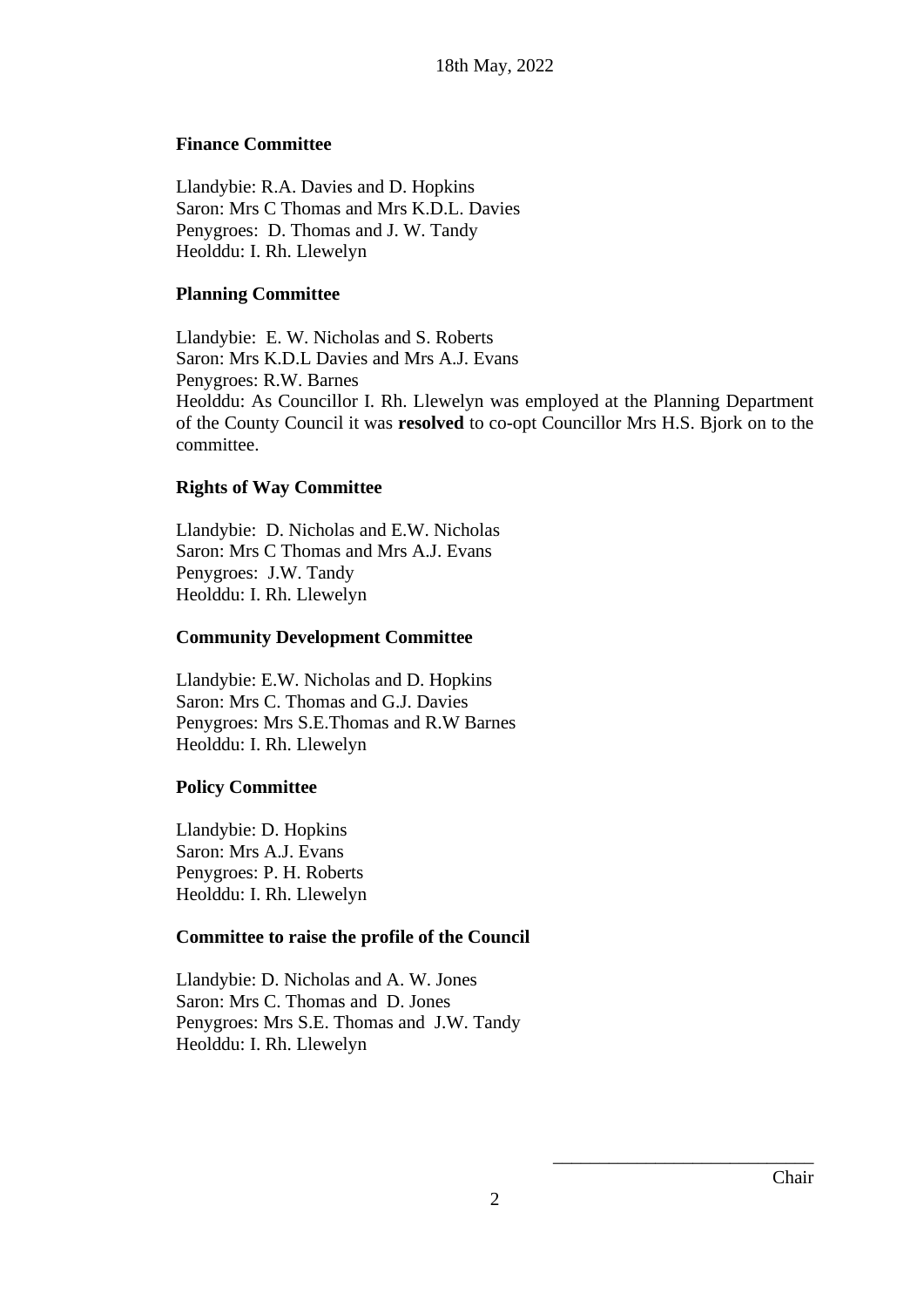## **Employment Committee**

Llandybie: D. Nicholas and R.A Davies Saron: D. Jones and Mrs A.J. Evans Penygroes: D. Thomas and Mrs S.E. Thomas Heolddu: I. Rh. Llewelyn

### **Parks and Play Areas**

Llandybie : E. W. Nicholas and R.A Davies Saron: D. Jones and Mrs A. Evans Penygroes: R.W. Barnes and Mrs S.E. Thomas Heolddu: I.RH. Llewelyn

It was **resolved** that the Terms of Reference for every committee should be reviewed by the policy committee and their recommendations ratified at Full Council.

**6.**

## **Representatives on External Bodies**

It was **resolved** that the following Members world represent the Council on external bodies:

Carmarthenshire One Voice Wales: P.H Roberts and Mrs C. Thomas

One Voice Wales Larger Councils Committee: I. Rh. Llewelyn

Heart of Wales Line Travellers' Association: D. Hopkins

Brecon Beacons National Park Authority: I.Rh. Llewelyn

Governing Body of Saron Primary School: Mrs C. Thomas

Governing Body of Penygroes Primary School: P.H. Roberts

Governing Body of Blaenau Primary School: P. H. Roberts

Governing Body of Llandybie Primary School: D. W. Hopkins

Governing Body of Parcyrhun Primary School: No nomination

Governing Body of Gorslas Primary School: J.W. Tandy to be recommended to the governing body.